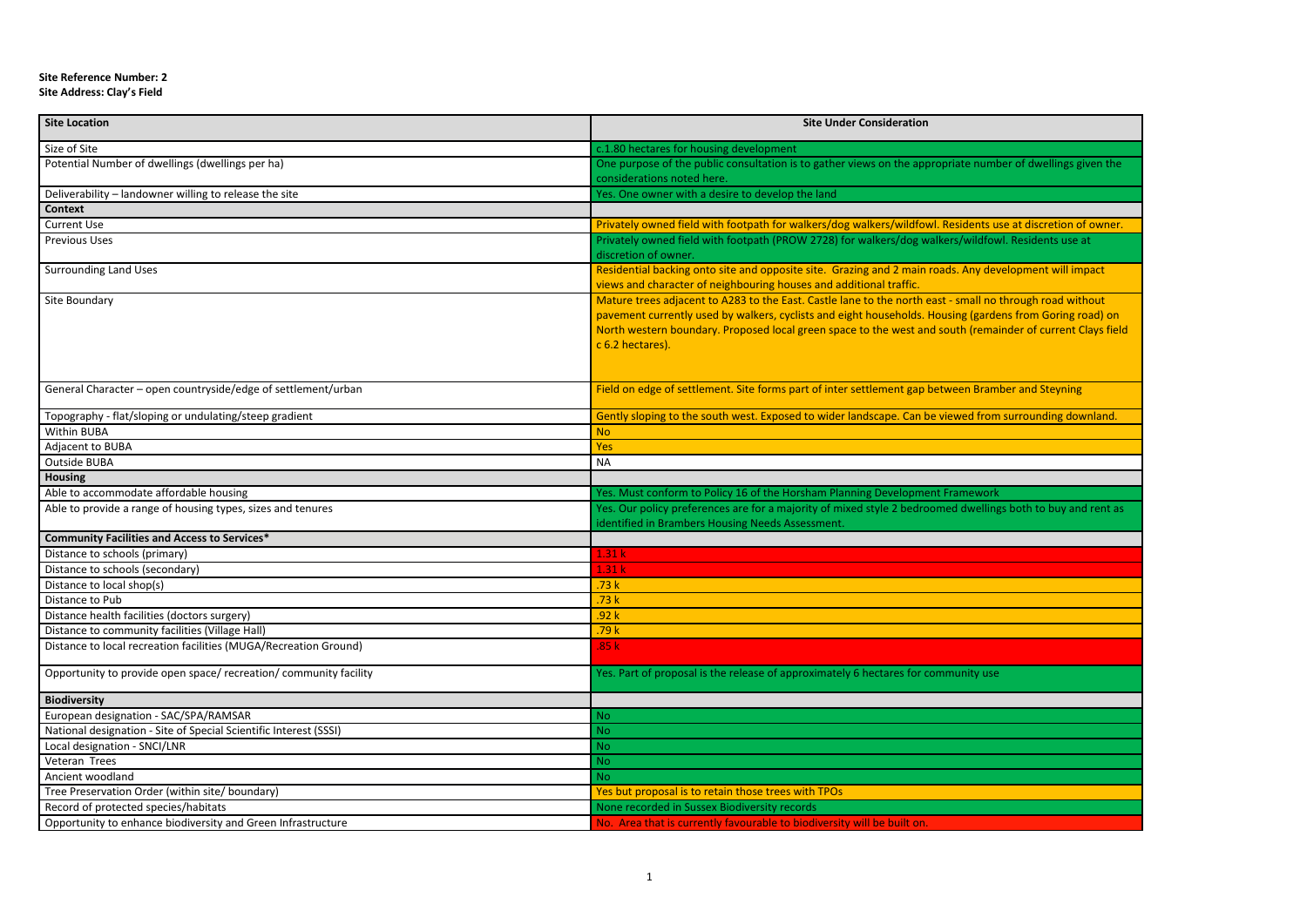| Landscape                                               |                                                                                                                                                                                                                                              |
|---------------------------------------------------------|----------------------------------------------------------------------------------------------------------------------------------------------------------------------------------------------------------------------------------------------|
| Within SDNP                                             | No.                                                                                                                                                                                                                                          |
| Adjacent to SDNP                                        | No but SDNP boundary is less than 1kilometre away.                                                                                                                                                                                           |
| Views into site (wide/framed/screened/long/short)       | Yes. Some impact on long distance views from high points in surrounding area including SDNP / surroun<br>downland. Views from surrounding housing will be impacted. Mitigation should include consideration<br>height of proposed dwellings. |
| Views out of the site (wide/framed/screened/long/short) | Yes. Some impact with long distance views out to high points in surrounding landscape.                                                                                                                                                       |
| Inter village gap                                       | Yes, reduces inter village gap between Bramber/Steyning. Vital to retain adjacent land as undeveloped<br>thereby retaining smaller, but significant gap.                                                                                     |
| Relationship to designated local green space            | It is not currently adjacent to designated local green space but there is a proposal that the adjacent land<br>be designated as local green space.                                                                                           |
| Opportunity to enhance landscape                        | No-development will be viewed as negatively impacting landscape, however this could be mitigated by<br>adjacent land being designate as local green space.                                                                                   |

| Heritage                                                 |                                                                                                                                                                                                                                                                            |
|----------------------------------------------------------|----------------------------------------------------------------------------------------------------------------------------------------------------------------------------------------------------------------------------------------------------------------------------|
| Impact on Listed Building and its setting                | <b>None</b>                                                                                                                                                                                                                                                                |
| Is the site located in/adjacent to the Conservation Area | <b>None</b>                                                                                                                                                                                                                                                                |
| Impact on locally listed building                        | <b>None</b>                                                                                                                                                                                                                                                                |
| <b>Impact on Scheduled Ancient Monument</b>              | <b>None</b>                                                                                                                                                                                                                                                                |
| Impact on Locally Listed Heritage Assets                 | <b>None</b>                                                                                                                                                                                                                                                                |
| Other archaeological interest present                    | <b>None</b>                                                                                                                                                                                                                                                                |
| Opportunity to enhance heritage assets                   | <b>None</b>                                                                                                                                                                                                                                                                |
| <b>Transport</b>                                         |                                                                                                                                                                                                                                                                            |
| Distance to public transport (minimum hourly service)    | .37k                                                                                                                                                                                                                                                                       |
| Access to highway                                        | Current proposal is for access via Castle Lane. This road is a narrow lane with no pavement which sev<br>the number of potential dwellings which could be supported the site.                                                                                              |
| Site generate significant additional traffic/congestion  | Yes. Current proposal is from Goring Road, down Castle Lane. The turning out of Castle Lane onto Go<br>has restricted vision. Additional traffic on Goring Road and Castle Lane will have a negative impact on<br>locality and would again limit the scale of development. |
| Pedestrian access                                        | Castle Lane currently has no footpath. Footpaths would have to be formed to provide safe access for<br>pedestrians                                                                                                                                                         |
| Public rights of way present                             | Yes - there is a footpath (PROW2728) in the adjacent area.                                                                                                                                                                                                                 |
| Access by bike                                           | Yes. Staggered crossing over A283 links proposed site to the Downs Link cycleway.                                                                                                                                                                                          |
| <b>Economic Development</b>                              |                                                                                                                                                                                                                                                                            |
| Distance to employment sites*                            | .73k                                                                                                                                                                                                                                                                       |
| Loss of employment site                                  | <b>No</b>                                                                                                                                                                                                                                                                  |
| Opportunity for employment                               | None but no identified need.                                                                                                                                                                                                                                               |
| <b>Flooding</b>                                          |                                                                                                                                                                                                                                                                            |
| Within Flood zone 1 (low risk)                           | <b>No</b>                                                                                                                                                                                                                                                                  |
| Flood zone 2 (medium risk)                               | No. Small area adjacent to the South of the site is flood zone 2.                                                                                                                                                                                                          |

**Netalling SDNP / surrounding** l include consideration of

 $\overline{\phantom{a}}$ al that the adjacent land is to

no pavement which severely limits

**The Current proposal is from Goring road**, down Castle Lane onto Goring road,  $\overline{\phantom{a}}$ ave a negative impact on the